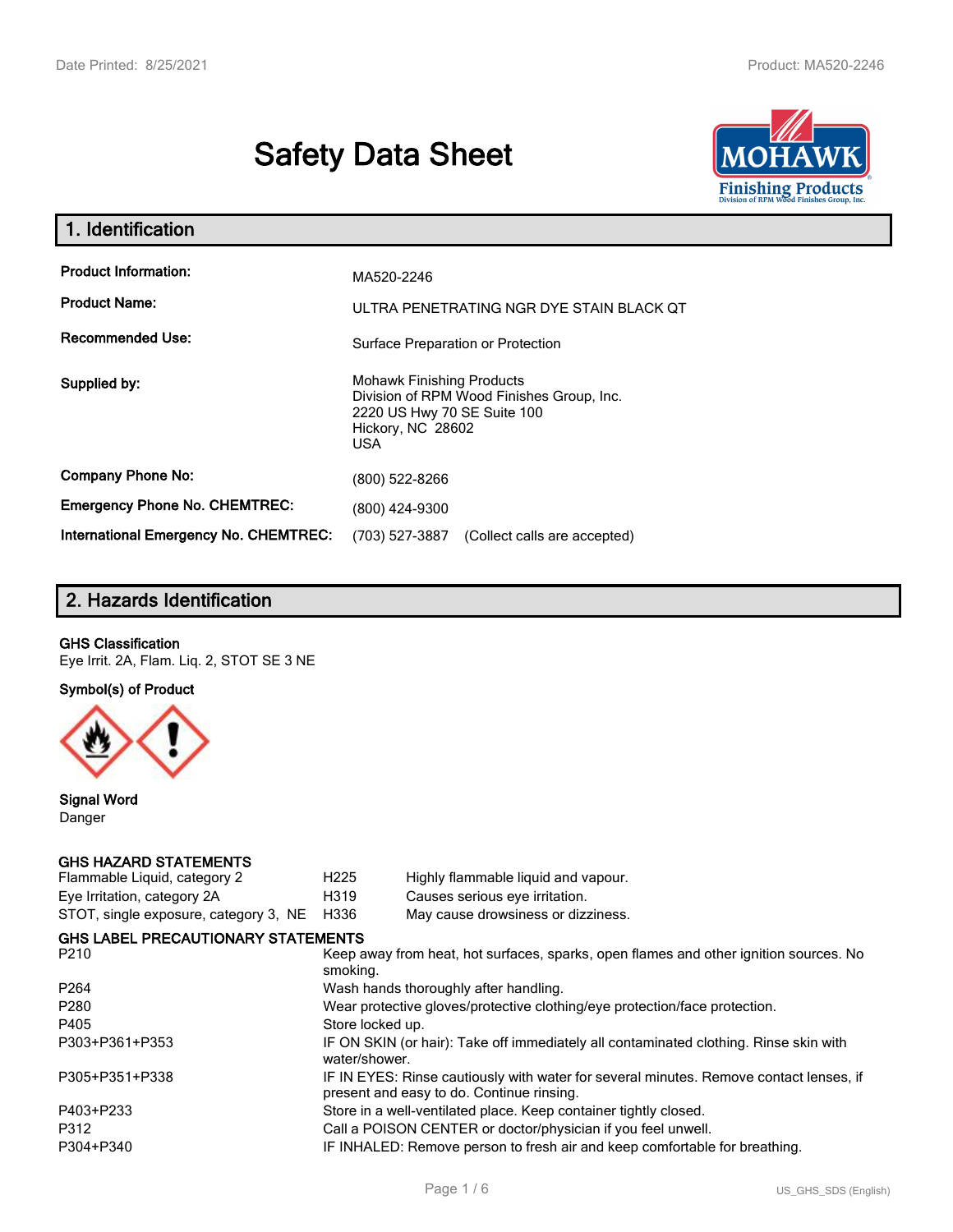| If eye irritation persists: Get medical advice/attention.      |  |  |  |
|----------------------------------------------------------------|--|--|--|
| Store in a well-ventilated place. Keep cool.                   |  |  |  |
| <b>GHS SDS PRECAUTIONARY STATEMENTS</b>                        |  |  |  |
| Ground/bond container and receiving equipment.                 |  |  |  |
| Use explosion-proof electrical/ventilating/lighting/equipment. |  |  |  |
| Use only non-sparking tools.                                   |  |  |  |
| Take precautionary measures against static discharge.          |  |  |  |
|                                                                |  |  |  |

### **3. Composition/Information on ingredients**

| <b>Chemical Name</b> | CAS-No. | Wt. %  | <b>GHS Symbols</b> | <b>GHS</b>       |
|----------------------|---------|--------|--------------------|------------------|
| acetone              | 67-64-1 | 75-100 | GHS02-GHS07        | H <sub>225</sub> |
| ethanol              | 64-17-5 | 2.5-10 | GHS02              | H225             |

**GHS Statements** H225-302-319-332-336

The exact percentage (concentration) of ingredients is being withheld as a trade secret.

The text for GHS Hazard Statements shown above (if any) is given in the "Other information" Section.

### **4. First-aid Measures**



FIRST AID - EYE CONTACT: IF IN EYES: Rinse cautiously with water for several minutes. Remove contact lenses, if present and easy to do. Continue rinsing. If eye irritation persists: Get medical advice/attention.

FIRST AID - SKIN CONTACT: IF ON SKIN (or hair): Take off immediately all contaminated clothing. Rinse skin with water/shower.

FIRST AID - INGESTION: IF SWALLOWED: rinse mouth. Do NOT induce vomiting. IF exposed or if you feel unwell: Call a POISON CENTER or doctor/physician.

FIRST AID - INHALATION: IF INHALED: Remove person to fresh air and keep comfortable for breathing.

### **5. Fire-fighting Measures**

**SPECIAL FIREFIGHTING PROCEDURES:** Evacuate all persons from the fire area to a safe location. Move non-burning material, as feasible, to a safe location as soon as possible. Fire fighters should be protected from potential explosion hazards while extinguishing the fire. Wear self-contained breathing apparatus (SCBA) and full fire-fighting protective clothing. Thoroughly decontaminate all protective equipment after use. Containers of this material may build up pressure if exposed to heat (fire). Use water spray to cool fire-exposed containers. Use water spray to disperse vapors if a spill or leak has not ignited. DO NOT extinguish a fire resulting from the flow of flammable liquid until the flow of the liquid is effectively shut off. This precaution will help prevent the accumulation of an explosive vapor-air mixture after the initial fire is extinguished.

**FIREFIGHTING EQUIPMENT:** This is a NFPA/OSHA Class 1B or less flammable liquid. Follow NFPA30, Chapter 16 for fire protection and fire suppression. Use a dry chemical, carbon dioxide, or similar ABC fire extinguisher for incipeint fires. Water may be used to cool and prevent rupture of containers that are exposed to heat from fire.

### **6. Accidental Release Measures**

#### **ENVIRONMENTAL MEASURES:** No Information

**STEPS TO BE TAKEN IN CASE MATERIAL IS RELEASED OR SPILLED:** Follow personal protective equipment recommendations found in Section VIII. Personal protective equipment needs must be evaluated based on information provided on this sheet and the special circumstances created by the spill including; the material spilled, the quantity of the spill, the area in which the spill occurred, and the training and the expertise of employees in the area responding to the spill. Never exceed any occupational exposure limits. Shut off ignition sources; including electrical equipment and flames. Do not allow smoking in the area. Do not allow the spilled product to enter public drainage system or open waterways.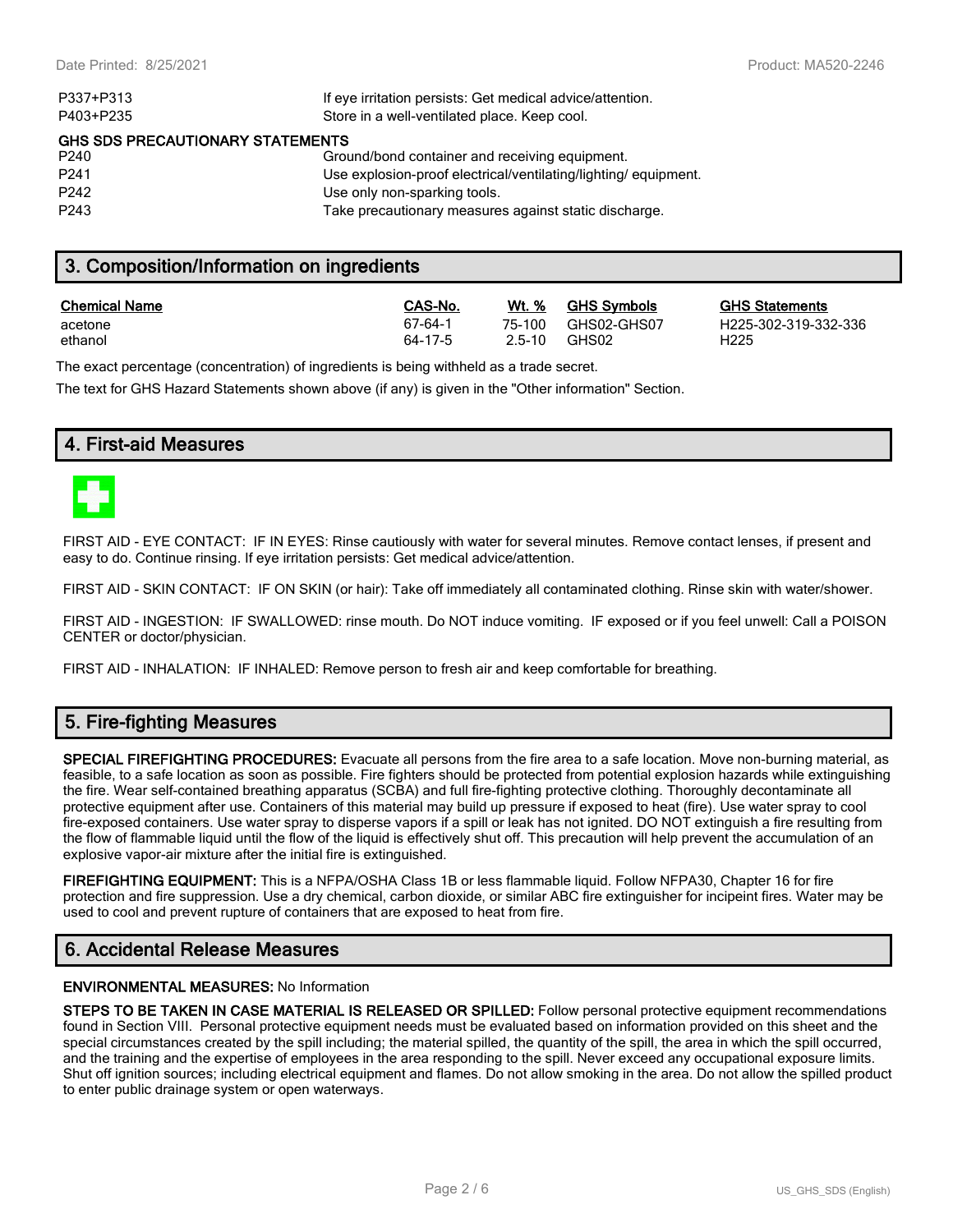### **7. Handling and Storage**



**HANDLING:** Avoid inhalation and contact with eyes, skin, and clothing. Wash hands thoroughly after handling and before eating or drinking. In keeping with safe handling practices, avoid ignition sources (smoking, flames, pilot lights, electrical sparks); ground and bond containers when transferring the material to prevent static electricity sparks that could ignite vapor and use spark proof tools and explosion proof equipment. Empty containers may retain product residue or vapor. Do not pressurize, cut, weld, braze, solder, drill, grind, or expose container to heat, flame, sparks, static electricity, or other sources of ignition. Any of these actions can potentially cause an explosion that may lead to injury.

**STORAGE:** Keep containers closed when not in use. Store in cool well ventilated space away from incompatible materials.

### **8. Exposure Controls/Personal Protection**

| Ingredients with Occupational Exposure Limits |                      |                         |                          |                         |
|-----------------------------------------------|----------------------|-------------------------|--------------------------|-------------------------|
| <b>Chemical Name</b>                          | <b>ACGIH TLV-TWA</b> | <b>ACGIH-TLV STEL</b>   | <b>OSHA PEL-TWA</b>      | <b>OSHA PEL-CEILING</b> |
| acetone<br>ethanol                            | $250$ ppm<br>N.D.    | $500$ ppm<br>$1000$ ppm | $1000$ ppm<br>$1000$ ppm | N.D.<br>N.D.            |

**Further Advice: MEL = Maximum Exposure Limit OES = Occupational Exposure Standard SUP = Supplier's Recommendation Sk = Skin Sensitizer N.E. = Not Established N.D. = Not Determined**

#### **Personal Protection**



**RESPIRATORY PROTECTION:** Use adequate engineering controls and ventilation to keep levels below recommended or statutory exposure limits. If exposure levels exceed limits use appropriate approved respiratory protection equipment.

**SKIN PROTECTION:** Wear chemical resistant footwear and clothing such as gloves, an apron or a whole body suit as appropriate.



**EYE PROTECTION:** Wear chemical-resistant glasses and/or goggles and a face shield when eye and face contact is possible due to splashing or spraying of material.



**OTHER PROTECTIVE EQUIPMENT:** No Information



**HYGIENIC PRACTICES:** It is good practice to avoid contact with the product and/or its vapors, mists or dust by using appropriate protective measures. Wash thoroughly after handling and before eating or drinking.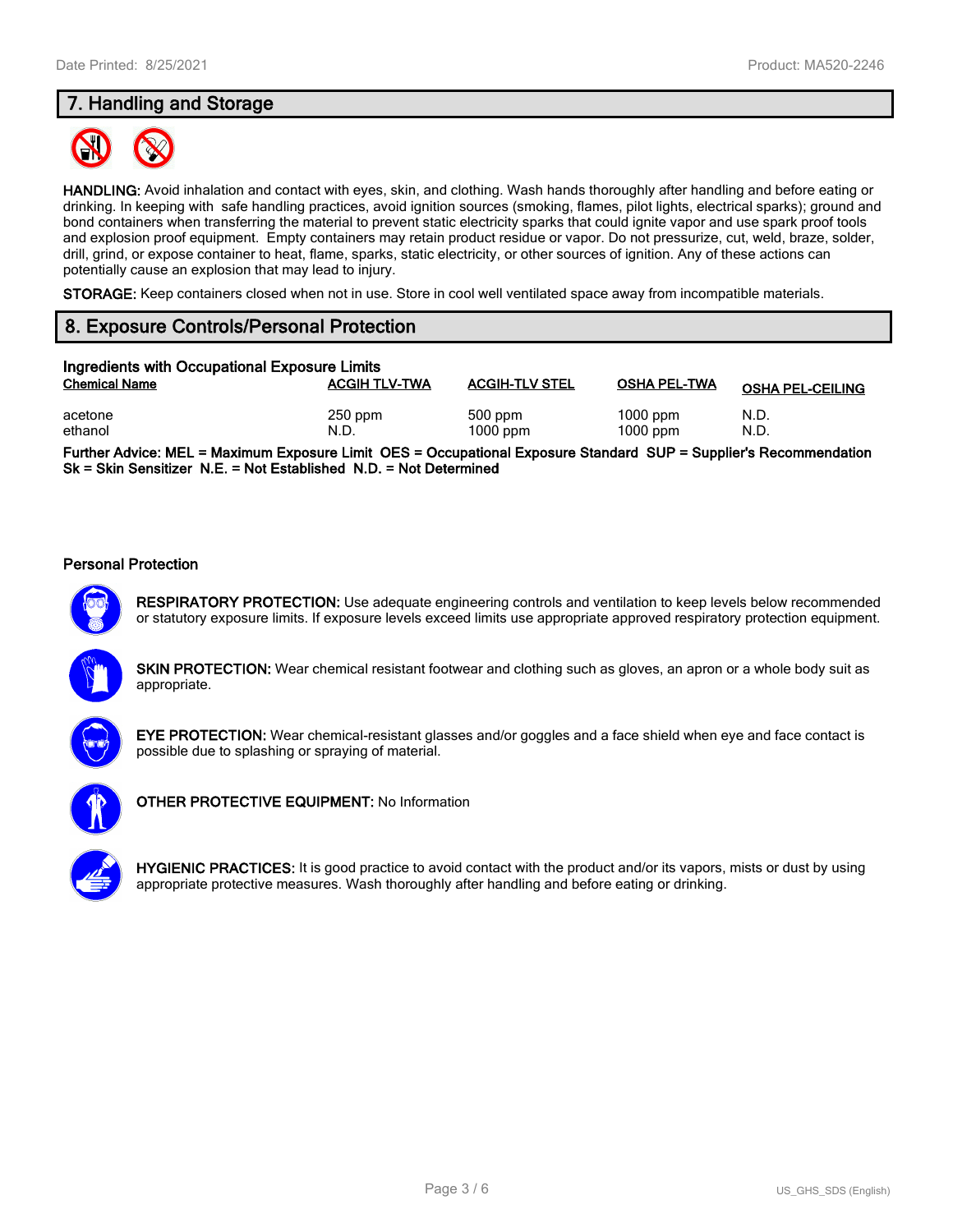**N.I. = No Information**

### **9. Physical and Chemical Properties**

| Appearance:                    | Colored Liquid             | <b>Physical State:</b>                      | <b>LIQUID</b>  |
|--------------------------------|----------------------------|---------------------------------------------|----------------|
| Odor:                          | <b>Strong Solvent</b>      | <b>Odor Threshold:</b>                      | Not determined |
| Density, g/cm3:                | 0.828                      | pH:                                         | Not determined |
| Freeze Point, °F:              | Not determined             | <b>Viscosity:</b>                           | Not determined |
| <b>Solubility in Water:</b>    | Not determined             | Partition Coefficient, n-octanol/<br>water: | Not determined |
| Decomposition temperature, °F: | Not determined             | <b>Explosive Limits, %:</b>                 | Not determined |
| Boiling Range, °F:             | $>100$ °F                  | Flash Point, °F:                            | $-4 ° F$       |
| Combustibility:                | <b>Supports Combustion</b> | Auto-Ignition Temperature, °F:              | Not determined |
| <b>Evaporation Rate:</b>       | Faster than Diethyl Ether  | Vapor Pressure, mmHg:                       | Not determined |
| <b>Vapor Density:</b>          | Not determined             |                                             |                |

## **10. Stability and reactivity**

**STABILITY:** Stable under normal conditions.

**CONDITIONS TO AVOID:** Heat, flames and sparks.

**INCOMPATIBILITY:** Acids, Bases, Oxidizing agents

**HAZARDOUS DECOMPOSITION PRODUCTS:** Not determined.

### **11. Toxicological information**

**Practical Experiences**

**EMERGENCY OVERVIEW:** No Information

**EFFECT OF OVEREXPOSURE - EYE CONTACT:** No Information

**EFFECT OF OVEREXPOSURE - INGESTION:** No Information

**EFFECT OF OVEREXPOSURE - INHALATION:** No Information

**EFFECT OF OVEREXPOSURE - SKIN CONTACT:** No Information

**CARCINOGENICITY:** No Information

#### **PRIMARY ROUTE(S) OF ENTRY:**

**Eye Contact, Skin Contact, Inhalation**

### **Acute Toxicity Values**

**The acute effects of this product have not been tested. Data on individual components are tabulated below**

| CAS-No. | <b>Chemical Name</b> |
|---------|----------------------|
| 67-64-1 | acetone              |

**Casary Chemical Chemical LD50 Chemical LD50 Vapor LC50** 1800 mg/kg Rat 20000 mg/kg Rabbit 50.1 mg/L Rat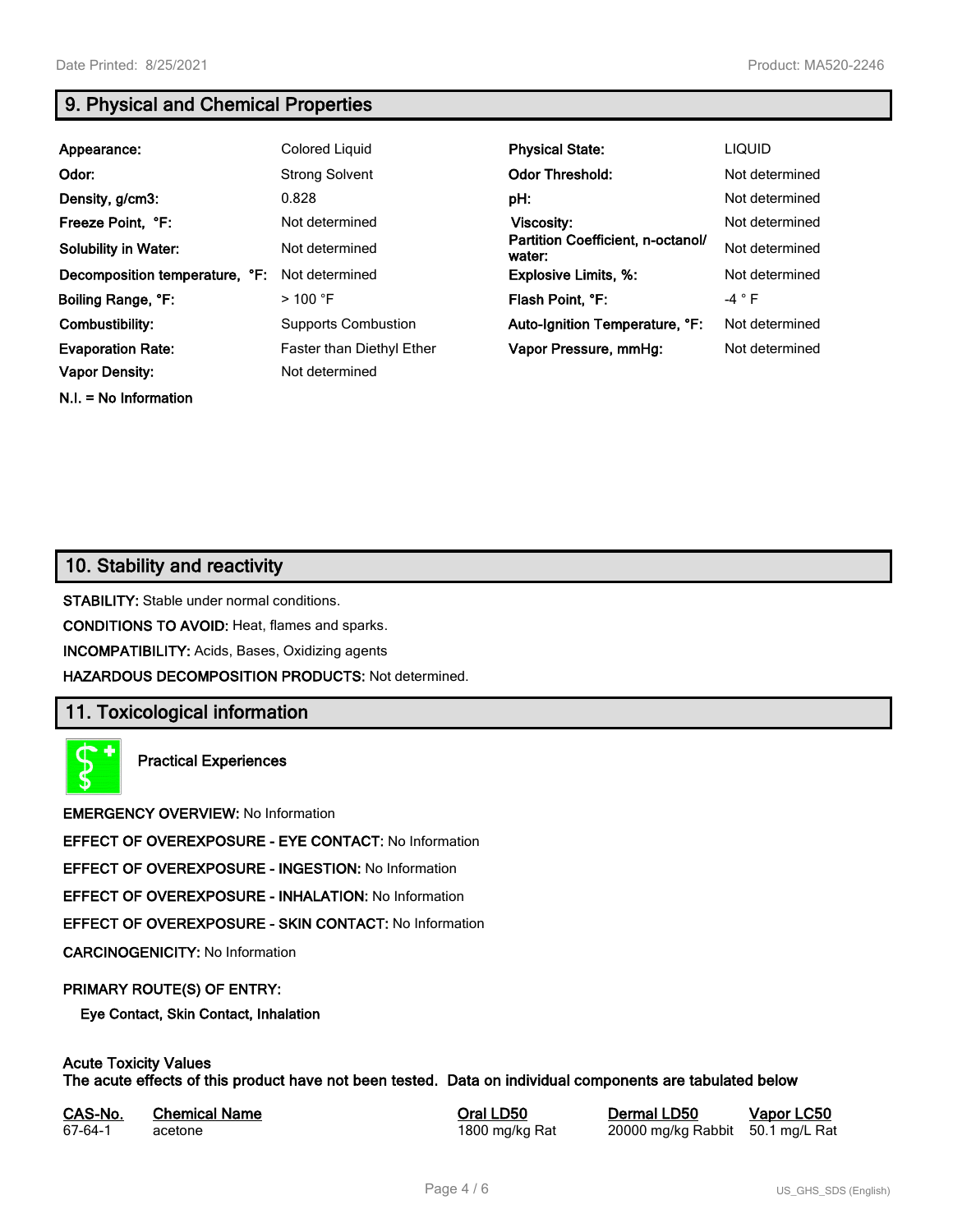#### 64-17-5 ethanol 7060 mg/kg Rat 15,800 mg/kg 124.7 mg/L Rat

#### **N.I. = No Information**

### **12. Ecological information**

**ECOLOGICAL INFORMATION:** Ecological evaluation of this material has not been performed; however, do not allow the product to be released to the environment without governmental approval/permits.

#### **13. Disposal Information**



**Product**

**DISPOSAL METHOD:** Waste from this material may be a listed and/or characteristic hazardous waste. Dispose of material, contaminated absorbent, container and unused contents in accordance with local, state, and federal regulations.

**STEPS TO BE TAKEN IN CASE MATERIAL IS RELEASED OR SPILLED:** Follow personal protective equipment recommendations found in Section VIII. Personal protective equipment needs must be evaluated based on information provided on this sheet and the special circumstances created by the spill including; the material spilled, the quantity of the spill, the area in which the spill occurred, and the training and the expertise of employees in the area responding to the spill. Never exceed any occupational exposure limits. Shut off ignition sources; including electrical equipment and flames. Do not allow smoking in the area. Do not allow the spilled product to enter public drainage system or open waterways.

### **14. Transport Information**

#### **SPECIAL TRANSPORT PRECAUTIONS:** No Information

**DOT:** CONSUMER COMMODITY

**IATA:** ID8000, CONSUMER COMMODITY, 9

**IMDG:** LIMITED QUANTITY UN1263

### **15. Regulatory Information**

#### **U.S. Federal Regulations:**

#### **CERCLA - SARA Hazard Category**

This product has been reviewed according to the EPA 'Hazard Categories' promulgated under Sections 311 and 312 of the Superfund Amendment and Reauthorization Act of 1986 (SARA Title III) and is considered, under applicable definitions, to meet the following categories:

Fire Hazard, Acute Health Hazard

#### **SARA SECTION 313**

This product contains the following substances subject to the reporting requirements of Section 313 of Title III of the Superfund Amendment and Reauthorization Act of 1986 and 40 CFR part 372:

No Sara 313 components exist in this product.

#### **TOXIC SUBSTANCES CONTROL ACT**

This product contains the following chemical substances subject to the reporting requirements of TSCA 12(B) if exported from the United States:

No TSCA components exist in this product.